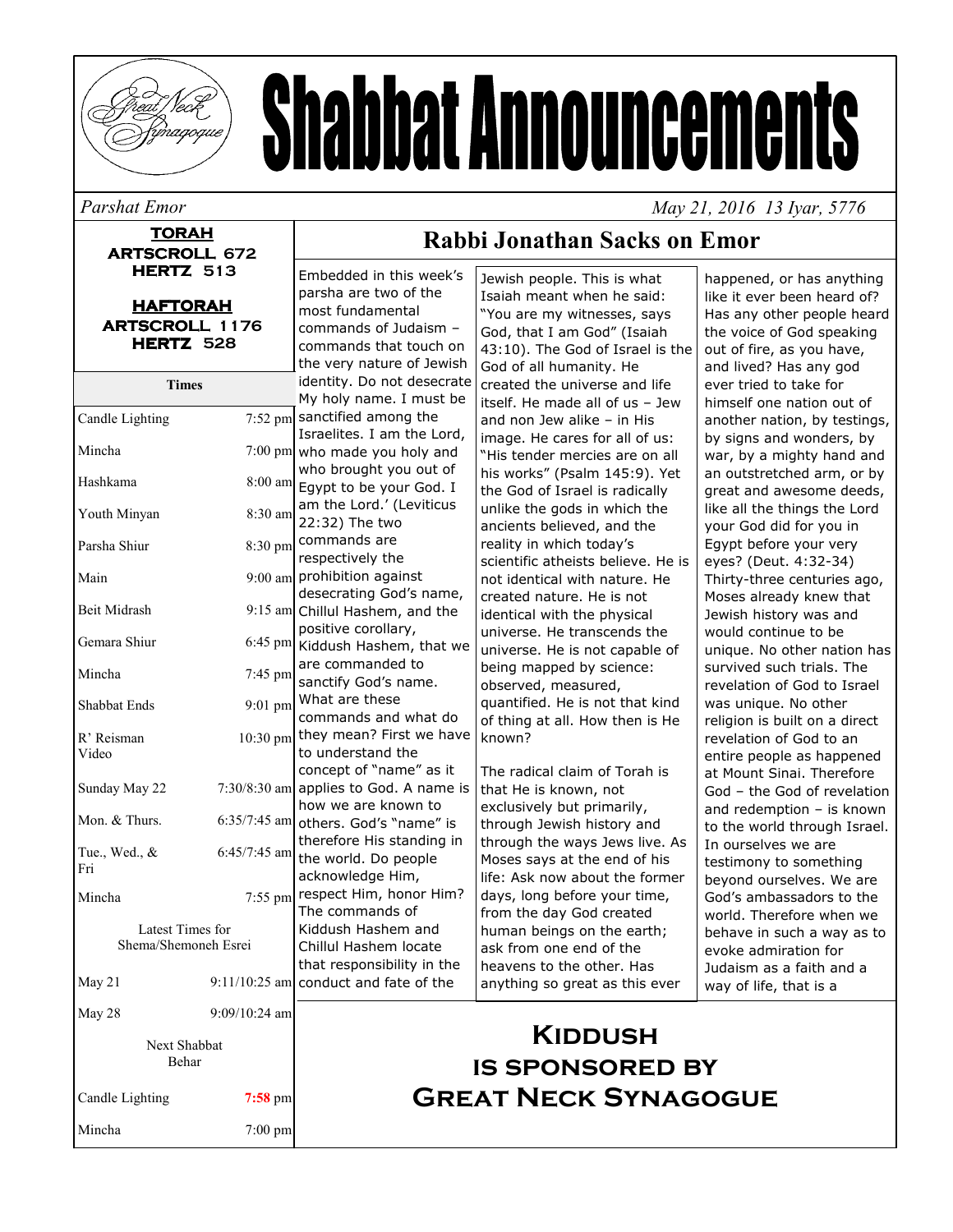#### 26 Old Mill Road, Great Neck, NY 11023 (516) 487-6100

Kiddush Hashem, a sanctification of God's name. When we do the opposite - when we betray that faith and way of life, causing people to have contempt for the God of Israel - that is a Chillul Hashem, a desecration of God's name. That is what Amos means when he says: They trample on the heads of the poor as on the dust of the ground, and deny justice to the oppressed...so desecrate My holy name. (Amos  $2:7$ 

When Jews behave badly, unethically, unjustly, they create a Chillul Hashem. People say, I cannot respect a religion, or a God, that inspire people to behave in such a way. The same applies on a larger, more international scale. The prophet who never tired of pointing this out was Ezekiel, the man who went into exile to Babylon after the destruction of the First Temple. This is what he hears from God: I dispersed them among the nations, and they were scattered through the countries; I judged them according to their conduct and their actions. And wherever they went among the nations they profaned my holy name, for it was said of them, "These are the Lord's people, and yet they had to leave his land." (Ezekiel 36:19) When Jews are defeated and sent into exile, it is not only a tragedy for them. It is a tragedy for God. He feels like a parent would feel when he sees a child of his disgraced and sent to prison. He feels a sense of shame and worse than that, of inexplicable failure. "How is it that, despite all I did for him, I could not save my child from himself?" When Jews are faithful to their mission, when they live and lead and inspire as Jews, then God's name is exalted. That is what Isaiah means when he says, "You are my servant, Israel, in whom I will be

glorified" (Isaiah 49:3). That is the logic of Kiddush Hashem and Chillul Hashem. The fate of God's "name" in the world is dependent on us and how we behave. No nation has ever



**Great Neck Yoetzet Halacha Lisa Septimus** Welcomes your questions about mikvah, observance of taharat mishpacha (halacha relating to married life) and women's health, as it connects to Jewish law. Reach out to her at: Phone: 516.415.1111 Email: greatneckyoetzet@gmail.com.

All conversations and emails are kept confidential.

**Great Neck Synagogue** 26 Old Mill Road, Great Neck, NY 11023 516-487-6100

Rabbi Dale Polakoff, Rabbi Rabbi Ian Lichter, Assistant Rabbi Dr. Ephraim Wolf, z"l, Rabbi Emeritus **Zeev Kron, Cantor** Eleazer Schulman, z"l. Cantor Emeritus Rabbi Sholom Jensen, Youth Director Zehava & Dr. Michael Atlas, Youth Directors **Mark Twersky, Executive Director** Dr. James Frisch, Assistant Director Dr. Hal Chadow, President Harold Domnitch, Chairman of the Board Lisa Septimus, Yoetzet Halacha 516-415-1111 been given a greater or more fateful responsibility. And it means that we each have a share in this task.

When a Jew, especially a religious Jew, behaves badly acts unethically in business, or is quilty of sexual abuse, or utters a racist remark, or acts with contempt for others - it reflects badly on all Jews and on Judaism itself. And when a Jew, especially a religious Jew, acts well - develops a reputation for acting honorably in business, or caring for victims of abuse, or showing conspicuous generosity of spirit - not only does it reflect well on Jews. It increases the respect people have for religion in general, and thus for God. This is how Maimonides puts it in his law code, speaking of Kiddush Hashem: If a person has been scrupulous in his conduct, gentle in his conversation, pleasant toward his fellow creatures, affable in manner when receiving, not retorting even when affronted, but showing courtesy to all, even to those who treat him with disdain, conducting his business affairs with integrity...And doing more than his duty in all things, while avoiding extremes and exaggerations - such a person has sanctified God.

Rabbi Norman Lamm tells the amusing story of Mendel the waiter. When the news came through to a cruise liner about the daring Israeli raid on Entebbe in 1976, the passengers wanted to pay tribute, in some way, to Israel and the Jewish people. A search was made to see if there was a Jewish member of the crew. Only one could be found: Mendel the waiter. So, at a solemn ceremony, the captain on behalf of the passengers offered his congratulations to Mendel who suddenly found himself elected de facto as the ambassador of the Jewish people. We are all, like it or not, ambassadors of the Jewish people, and how we live, behave and treat others reflects not only on us as individuals but on Jewry as a whole, and thus on Judaism and the God of Israel. "Be not afraid of greatness. Some are born great, some achieve greatness, and others have greatness thrust upon 'em," wrote Shakespeare in Twelfth Night. Throughout history Jews have had greatness thrust upon them. As the late Milton Himmelfarb wrote: "The number of Jews in the world is smaller than a small statistical error in the Chinese census. Yet we remain bigger than our numbers. Big things seem to happen around us and to us." God trusted us enough to make us His ambassadors to an often faithless, brutal world. The choice is ours. Will our lives be a Kiddush Hashem, or God forbid, the opposite? To have done something, even one act in a lifetime, to make someone grateful that there is a God in heaven who inspires people to do good on earth, is perhaps the greatest achievement to which anyone can aspire. Shakespeare rightly defined the challenge: Be not afraid of greatness.

Know! A person walks in life on a very narrow bridge. The most important thing is not to be afraid...

**Rebbe Nachman of Breslov**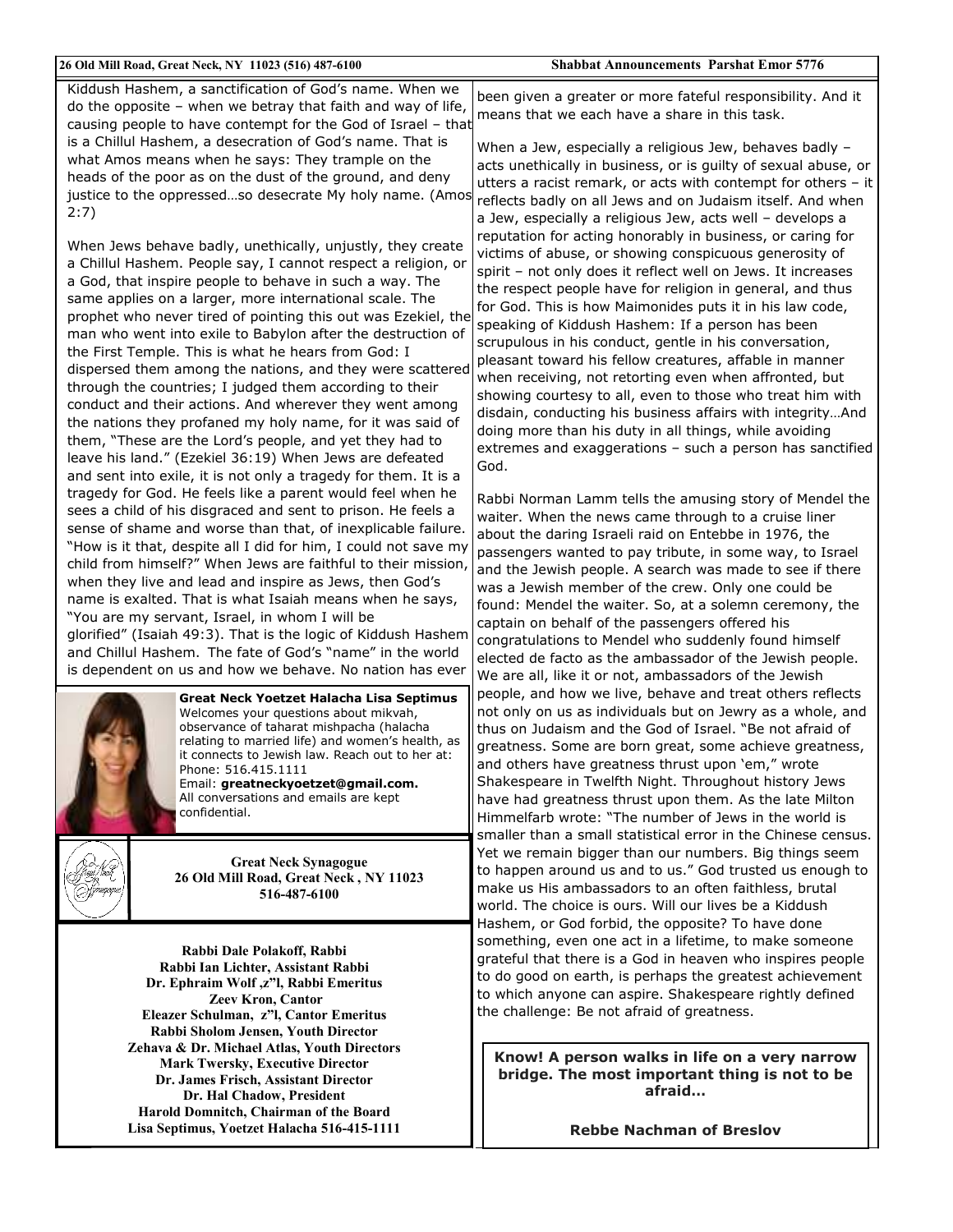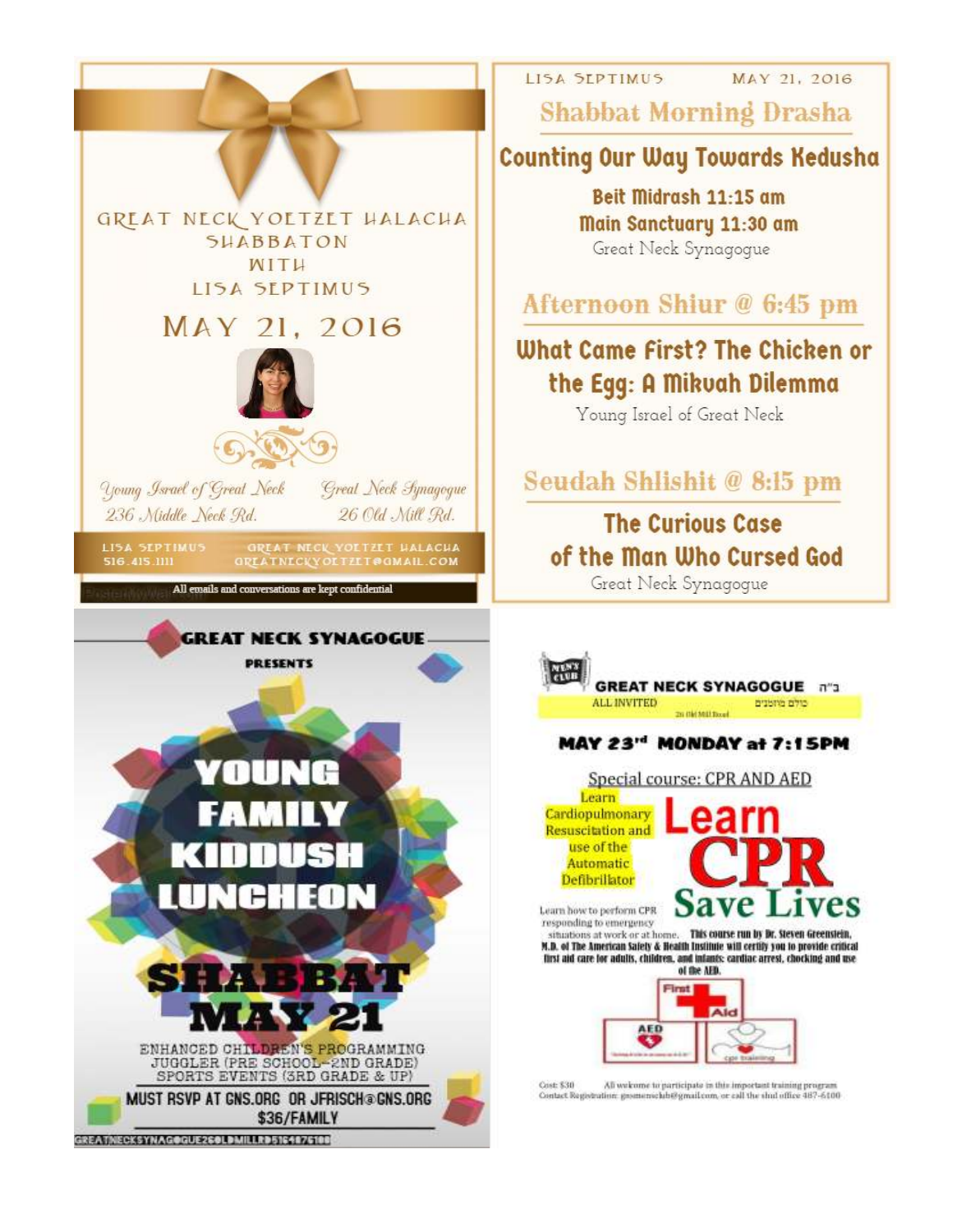# **North Shore Mikvah Association Annual Fundraiser** in memory of Bella Goldwyn, z'l

# Abandoning Perfection: Letting go in life, love and intimacy



**Rachel Hercman, LCSW** 

At the home of Susannah Malen & **Noah Leibowitz** 16 North Dr Great Neck 11021

**Tuesday May 17th** 7:30PM

**Lucite Ladies** boutique on site

**Mikvah Board:** Sarah Akhavan, Katie Lichter, Tovah Marmer, Diane Rein & Roya Samuels please donate at www.northshoremikvah.org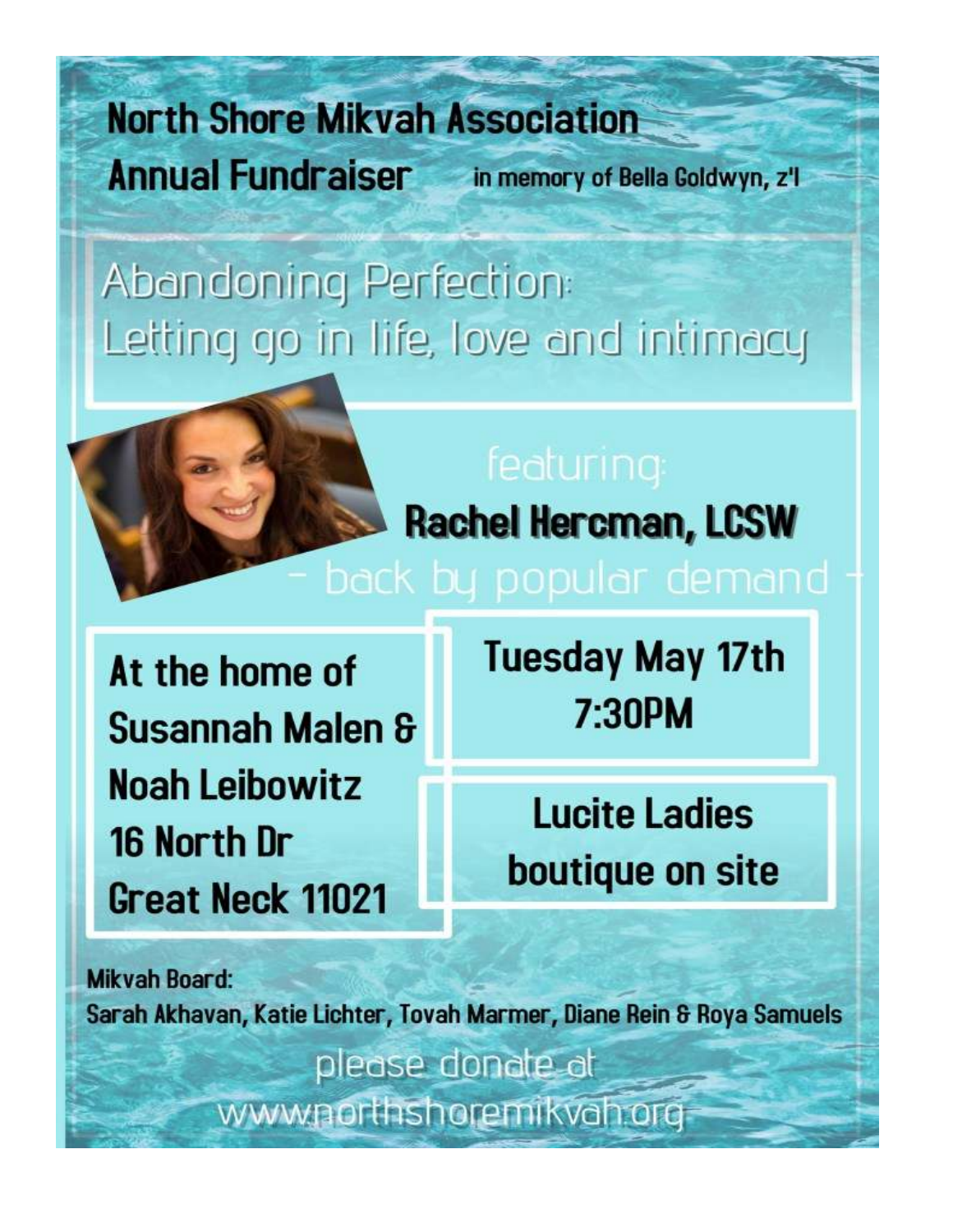## Join us for our next Chaverim Program on May 18th from 11:30 - 2 pm.

#### "Discover your family genealogy! The how, why, where, when, who, what..." presented by **Debbie Wang**

Come learn how to discover your history, the world of your ancestors. Who were they? What life choices did they make? Where did they go and why? How did these choices affect them and your own lives today? Debbie will discuss researching family history from the beginning. How to start, then researching archives, and finally a culmination presentation that you can give to your family.

As always a delicious lunch will be provided, so please let us know if you will be attending. All you need to do is reply to this email.

Play mah jong, scrabble and card games with your fellow Chaverim after lunch and the presentation.

#### Save the dates for upcoming programs

June 1 - Sheva Turk, RN will do a presentation on healthy lifestyles and other topics of interest to seniors.

> June 15 - William Helmreich will talk about "Jewish Stereotypes and the Myths behind them"

#### Hope to see you all at our next program

Cindy, Erica, Michelle and Naeema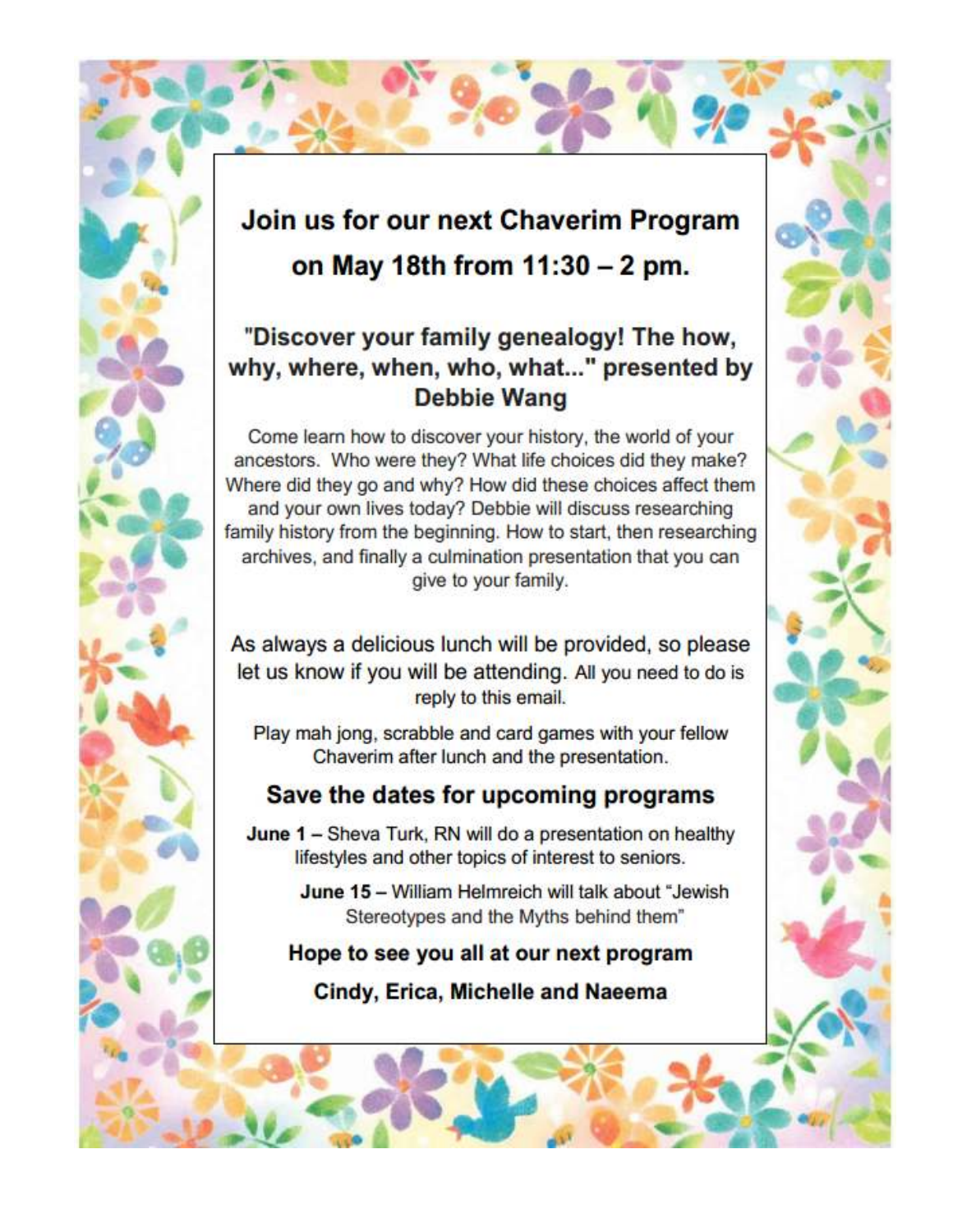# **GNS YOUTH PRESENTS 4TH ANNUAL WOMEN'S SHABBATON**

Parshat Bechukotai June 4-5, 2016

Welcoming Back Nationally Renowned Speaker

Mrs. Jackie Bitton

Friday Night Dinner & Oneg for Young Women: HS Seniors. College & Graduate Students

Dinner @ GNS following Davening 8:00 pm Oneg  $\odot$  Atlas Home following dinner  $\odot$ :30 pm

RSVP to Zehava Atlas zehmach@aol.com

Seudah Shlishit Afternoon Shiur  $6:OO$   $\uprho$ m Braun Youth Center Mother Daughter Program

"Achieving the Impossible When You Believe in Yourself & Don't Give Up!"

**Sponsorships Available from \$36 Contact shul office**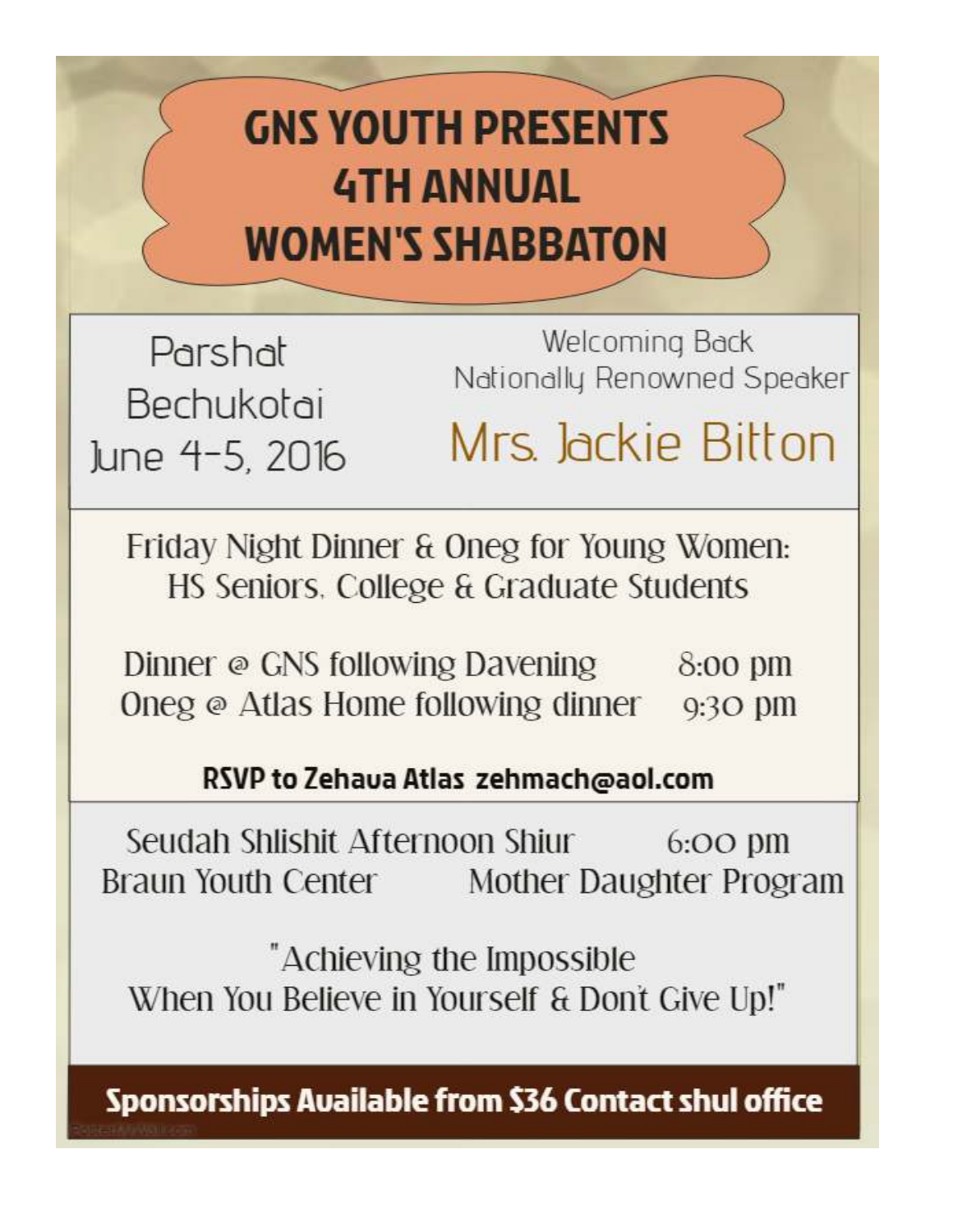

Please join the WOMEN'S TEFILA this Shabbat afternoon May 21st at 7:00 pm for Mincha and to Celebrate the Bat Mitzvah of Maya Glasman daughter of Lynn and Abraham Glasman

Oneg following Davening sponsored by the Glasman family